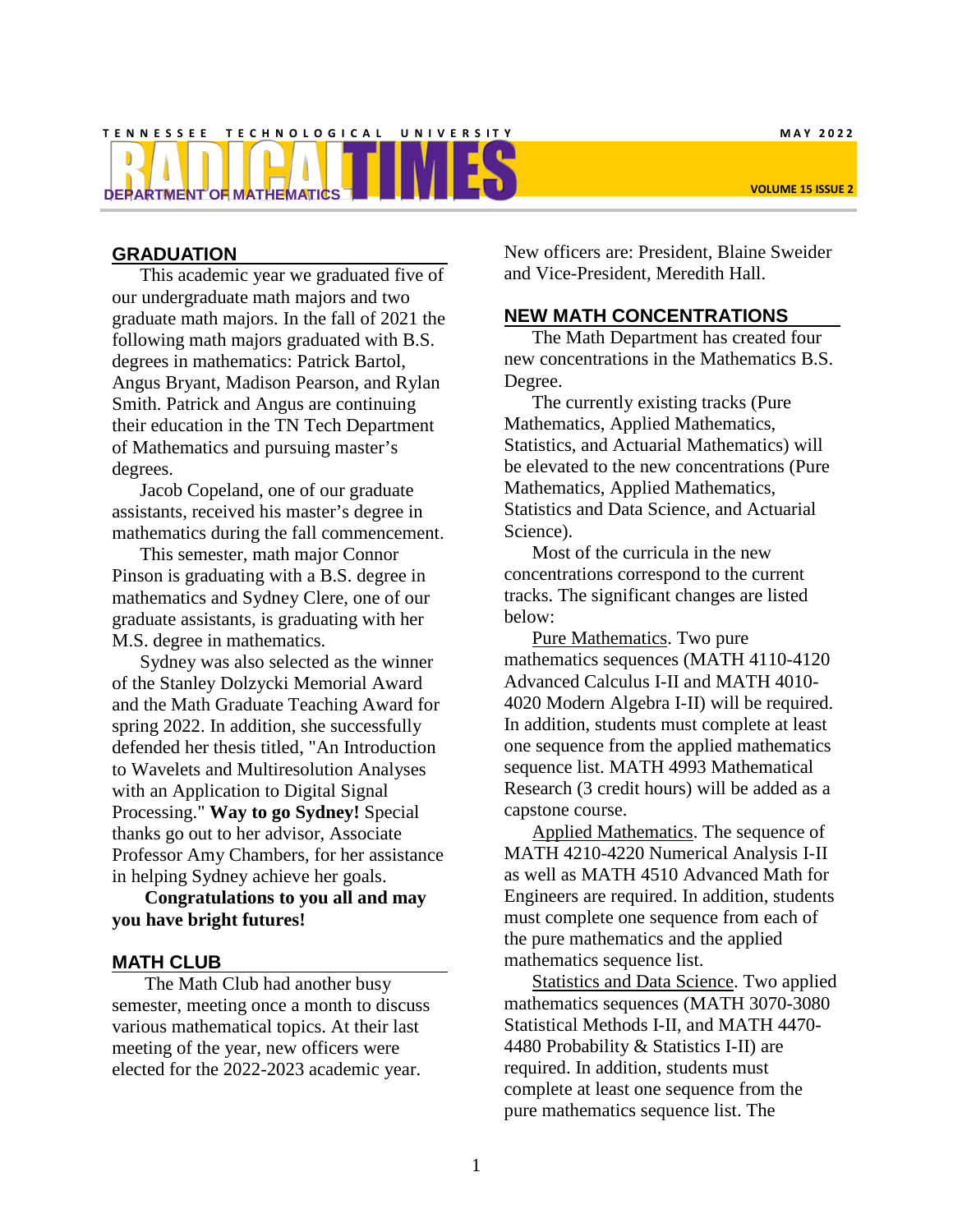significant change includes the additional courses (27 hours) from Computer Science, CSC 1300, 1310, 2220, 2310, 3300, 4220, and 4260. MATH 4993 Mathematical Research (3 credit hours) will be added as a capstone course.

Actuarial Science. Three applied mathematics sequences (MATH 3070-3080 Statistical Methods I-II, MATH 4470-4480 Probability & Statistics I-II, and MATH 4550-4560 Mathematics of Investment I-II) are required. In addition, students must complete at least one sequence from the pure mathematics sequence list. The significant change is the requirement of a Minor in Business (21 hours) consisting of ECON 2010-2020, ACCT 3720, BMGT 3510, MKT 3400, FIN 3210, and LAW 3810.

#### **COOL MATH JOBS**

In this issue, we are going to take a look at another cool math job, actuarial math.

Being an actuary may not sound like a cool math job, but if you are looking for a challenging career and love analytical problem solving, then this may be the job for you. Most actuaries are very satisfied in their jobs and enjoy what they are doing. As an actuary, you will have good employment prospects, job security, job growth opportunities, and the best thing about being an actuary is the salary. The median salary for actuaries is over \$100,000. Of course, you won't make that much just starting out and it does take a long time to become a certified actuary, but beginning salaries for actuaries are much higher than for most jobs that only require a bachelor's degree. You will need to take a series of tests to be a fully certified actuary professional and if you do these while on the job, you may receive raises for passing them.

The first step to becoming an actuary is to get your bachelor's degree. Most actuaries have degrees in mathematics or statistics. Then you must pass a series of

exams to be certified. You can take some of these exams while you're getting your degree. You should have a strong background in mathematics, statistics, and business, so you might want to minor in business.

Most actuaries work for insurance companies and receive on the job training throughout their careers. They get to use their mathematical skills and do problem solving on a daily basis. Some of the problem solving for an entry-level actuary are 1) how to create VBA or Python code, 2) finding ways to decrease premiums even when expenses are increasing, and 3) how to display scads of information in a way that others can absorb.

One con of an actuarial position is that you probably won't be out of the office much, so you will need to decide if that is a good fit for you or not. You will also be working all day long in the office at the beginning of your career and studying for and taking exams on your own time. It may take six to eight years to complete all the exams you need to be a fully certified actuary, so you will have to be dedicated.

For more information on what an actuary does, you might want to watch these YouTube videos:

[https://www.youtube.com/watch?v=oy6\\_S6](https://www.youtube.com/watch?v=oy6_S6EzOHw) **[EzOHw](https://www.youtube.com/watch?v=oy6_S6EzOHw)** [https://www.youtube.com/watch?v=sxPmY](https://www.youtube.com/watch?v=sxPmYZdGs_Q) [ZdGs\\_Q](https://www.youtube.com/watch?v=sxPmYZdGs_Q)

#### **WAY TO GO!**

Congratulations to Seth Agee on securing a position with Dynetics in Huntsville, Alabama. Seth completed his bachelor's and



master's degrees in math here at TN Tech. He has been teaching as a one-year temp this year for the Department of Mathematics.

Seth will begin his new job this summer.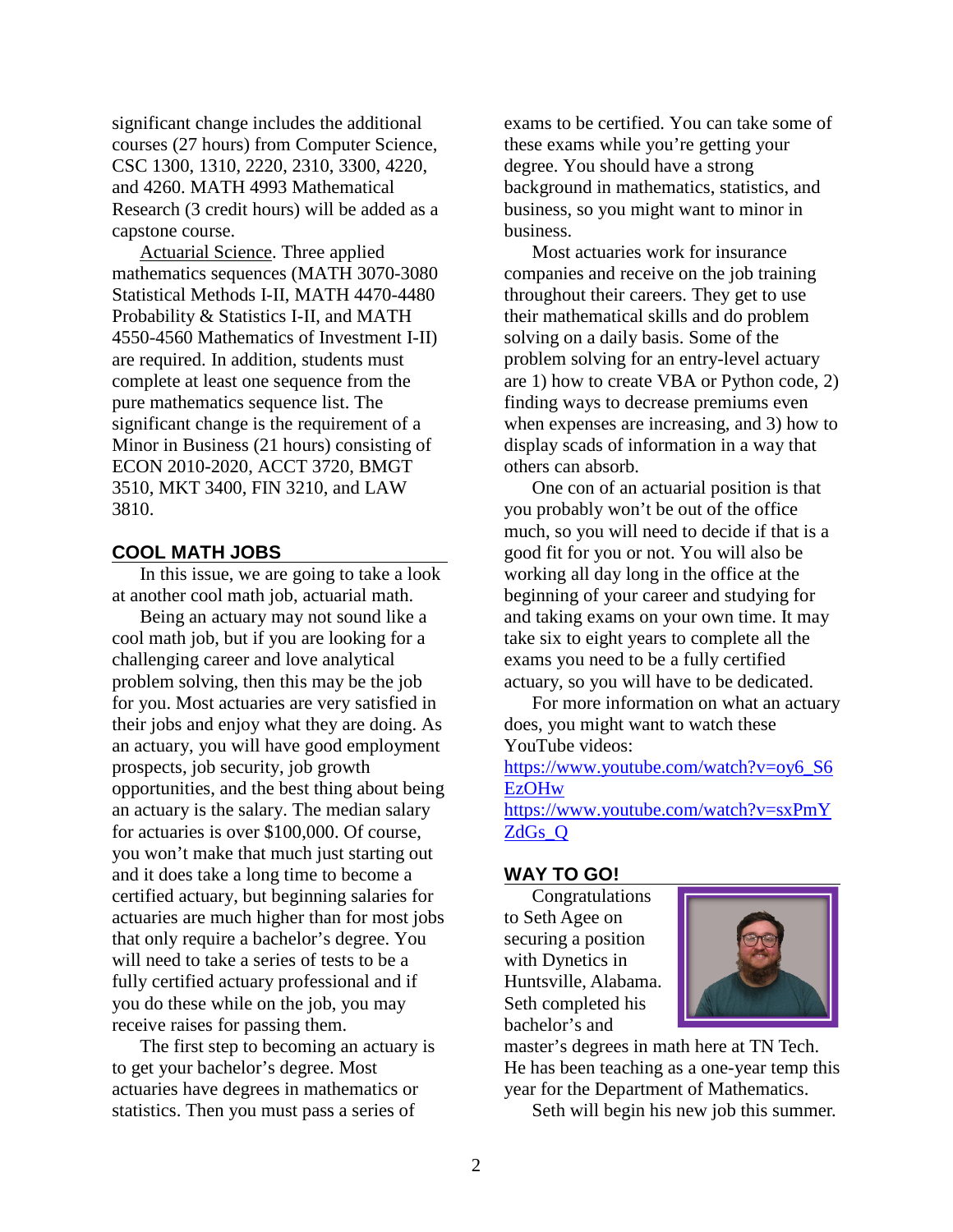His official title will be Scientist 2 and he will be working in the EW and RF Threat System Development Department alongside fellow TN Tech Math Department alumni Riley Robinson. Seth says he could not have done it without the mentorship of Motoya Machida these past few years as well as Patsy, Vickie, and the office staff who helped him along every part of his journey here in the Math Department. Seth says thank you to everyone who has helped him along his way. **Way to go Seth!**

The College of Arts and Sciences honored its outstanding students on April 19<sup>th</sup>. Math majors receiving awards were as follows:

Grateful Heart Mathematics Scholarship – **Meredith Hall**

Dr. R. H. Moorman Memorial Award – **Josie Millican**

Dr. S. A. and Mrs. Vijay Patil Scholarship – **Reed Johnson**

Richard P. Savage, Sr. Mathematics Scholarship – **Kayleigh Schooley**

Stanley W. Erwin M. D. Scholarship – **Reed Johnson and Josie Millican**

Stanley Dolzycki Memorial Award –

#### **Sydney Clere**

Math Graduate Teaching Award – **Sydney Clere**

#### **Congratulations Everyone!**

The Math Department successfully completed the review of our undergraduate and graduate programs. Both programs received excellent scores and the reviewers had some very good comments about both programs. **Great Work!**

Our graduate students did a wonderful job presenting talks at the Graduate Seminars this year. Several of our faculty also presented talks on research they are interested in. Thanks go to everyone who participated in the graduate seminars and to Amy Chambers for coordinating the seminars.

After a two-year hiatus, the Math Department hosted the 64<sup>th</sup> TMTA HS Math Contest. A total of 14 area schools participated with 229 students testing in six categories. Thanks go to all our math faculty who assisted as proctors or in other ways, and special thanks go to Yung-Way Liu and Patsy Peavyhouse on coordinating this event. **Great job folks!**

Congratulations to Sydney Clere on winning her division at Tech's Research and

**Creative** Inquiry Day. The title of her research project is  $A_n$ 



Introduction to Wavelets and Multiresolution Analyses with an Application to Digital Signal Processing." Sydney's thesis advisor is Associate Professor Amy Chambers. Sydney is shown receiving her award from Interim Dean Jeff Roberts from the College of Arts and Sciences.

# **WAY TO GO EVERYONE!!**

# **OUTSTANDING FACULTY AWARD**

Congratulations to Sam Narimetla on being awarded the 2021-2022 TN Tech University Outstanding Faculty Award for Teaching. To be considered for this award, faculty must be nominated by a student,



faculty member, alumnus, or administrator. The nominee must then provide supporting

documentation to the Awards Committee. The committee then takes into consideration all of the information it has available to select the recipient of this prestigious award. The winner receives a cash award, a plaque,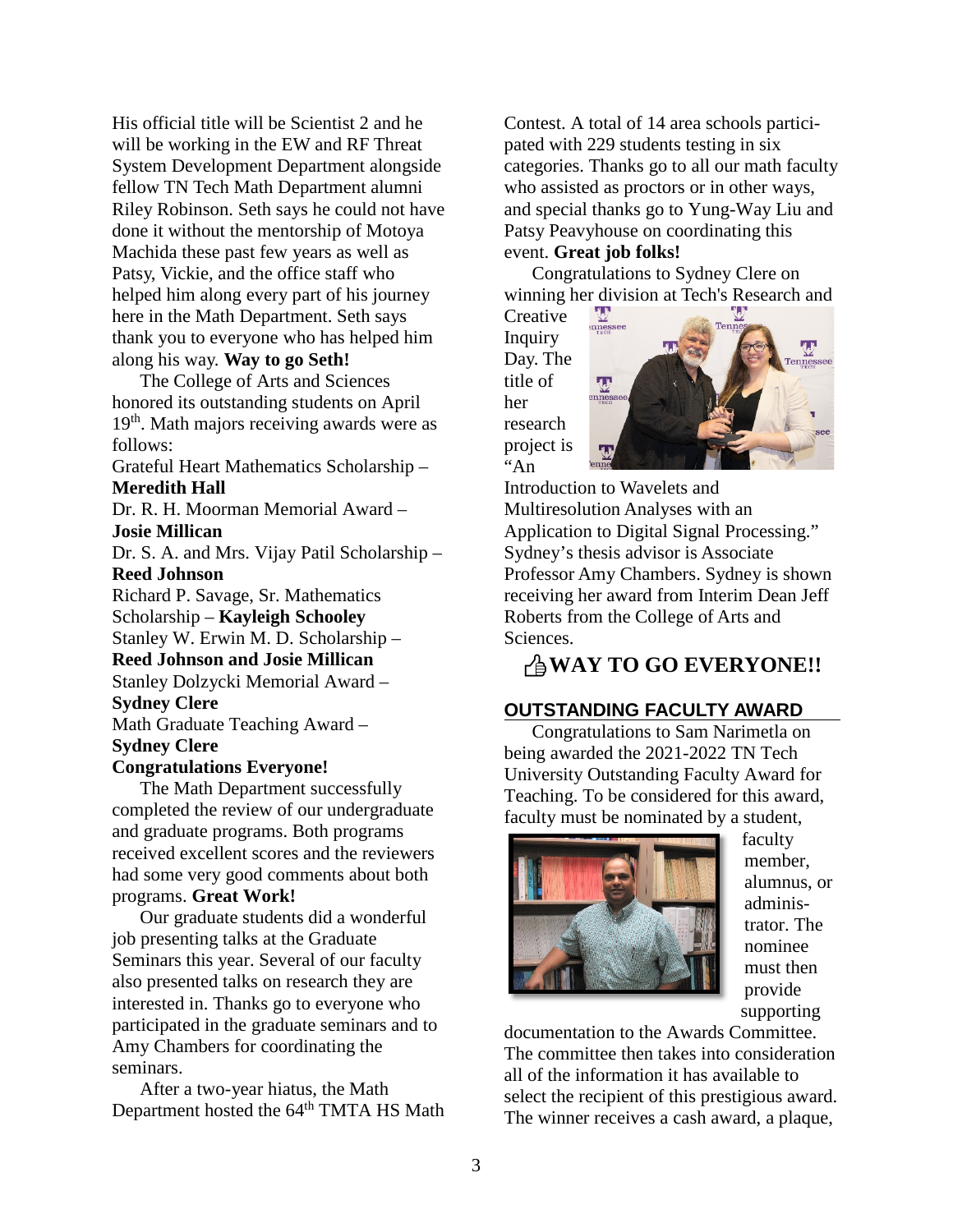is recognized at the Faculty Awards Recognition Reception in the fall, and will also be recognized in the spring Commencement Ceremonies. **Outstanding!**

Congratulations on your award and keep up the good work!

### **VICKIE'S NEW ADVENTURE**



Most of you know who Vickie Mayberry is as she worked in the Math Department for 32 years. If you had a problem, you would go to Vickie because she had the knowledge and experience to solve it.

Well, now you will have to go to the College of Arts and Sciences Dean's Office to find Vickie. On October 15, 2021, Vickie officially became the Administrative Associate for the Dean and moved to Henderson Hall room 208. Congratulations Vickie! We truly miss having you in the math office, and we wish you well in your new job.

Associate Professor Brian M. O'Connor asked Vickie a few questions about her time in the Math Department.

**BMOC:** I know you grew up in the Upper Cumberland and came to Tennessee Tech. Tell us about that.

**VM:** I was the first of seven to graduate from high school (Alvin C. York Institute 1980) from Jamestown, TN. I walked upon the campus of Tennessee Tech as a poor country girl and was housed in White Hall dormitory with two wonderful sophomore girls from Nashville, TN. We stayed roommates for two years until I became a Resident Advisor my Junior Year.

**BMOC:** When did you come to the Math Department?

**VM:** I came to the Math Department in May 1989 from Records and Registration where I only worked part-time.

**BMOC:** Did you have jobs before that? **VM:** Why yes, I married my husband Ronnie in August of 1984 before I finished school and I worked at Kroger part-time for over a year. Then I went to work full-time at Aqua Tech (prewash factory for denim) and stayed there for a year and a half. While at Aqua Tech I knew that I had to get back into school and finish my degree so I stopped working and went back to school full-time and graduated summer of 1988. That is when I could not find a job with my degree and called Shirley Dyer in Records and Registration to see if she needed any help during registration. She hired me and I worked for them for over a year part-time which was really like full-time. During my time with Records and Registration was when we converted from the quarter system to semester, and when the math position came open I applied for it.

**BMOC:** What have been your duties in the department?

**VM:** I was hired mainly to take care of the budget and as a technical typist for the departmental faculty. I learned TeX to type set all the research papers for the departmental faculty. I took care of the budget and whatever else needed to be done. **BMOC:** Have they evolved over the years? **VM:** Of course, I started out as a Secretary I and after several reclassifications ended up as a Secretary III or Administrative Associate 3. The things I did was endless, from helping students register, clearing a paper jam from the copier to balancing an \$80,000 mini grant for a Mac Lab. **BMOC:** What department chairs did you work for?

**VM:** Alice Mason hired me and I worked for her until she stepped down in 1998 when Rafal Ablamowicz was hired as Chair. He stayed Chair for the next eight years until he stepped down in 2006 and Allan Mills came in as Interim Chair. Allan Mills was Interim Chair for a couple of years until becoming full departmental Chair of the Math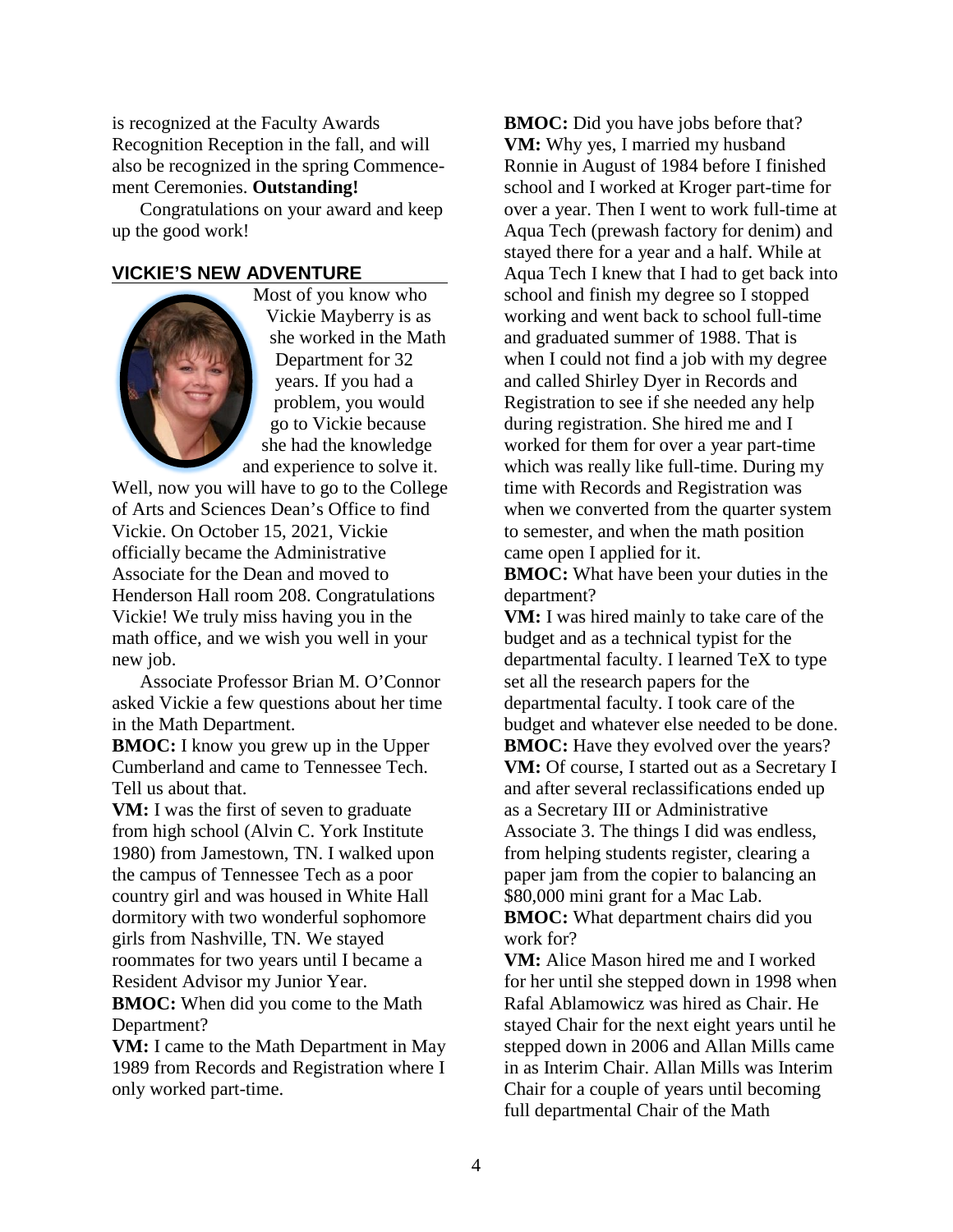Department. He remained Department Chair until August of 2020 when he took the Interim Associate Dean's position in the College of Arts and Sciences. Michael Allen stepped in as Interim Chair when Allan Mills left.

**BMOC:** Any recollections on that? **VM:** I was very grateful to Alice for giving me the chance when she hired me and she was a dear friend. Rafal Ablamowicz always pushed me to be the best that I could be and broadened my computer skills greatly. Allan Mills was a great colleague. He and the departmental staff worked well in all areas for the department. I've known Michael Allen ever since he was a math graduate student when I first started working here in 1989. Michael has been a very good friend over the years and was easy to work under (and Michael says it was easy **to work for**  Vickie too). I was blessed to have had such great mentors to work with.

**BMOC:** What other departmental secretaries did you work with? **VM:** When I first started work in the Math Department I worked with the one and only great Mamie Love Burgess. She was a jewel that no one trophy could hold. She was a dear, dear friend with a wealth of knowledge. When she retired we hired Amy Knox who stayed for a year, but took a position on campus using her degree which was to help in writing research grants etc. After Amy we had a couple of secretaries that just did not pan out with the department until we hired the one and only ever Patsy Peavyhouse. She still remains as the sole backbone of the Math Department. **BMOC:** Any remembrances?

**VM:** About a month after I was hired I was left alone for a week while Alice and Mamie took a trip to the Highlands in NC. I was really nervous but they said I could handle it. Well I must have since the department is still standing. During Patsy's reign she left us for a year or so but we were lucky to get her back. We just could not find anyone who

could replace her. She has been one of the greatest friends and colleagues that I could have ever been BLESSED to work with. She is the backbone of the department as I mentioned before and will be deeply MISSED when she retires. **BMOC:** Which math faculty members, past or present, do you most remember? **VM:** Well, there was Ed Dixon so professorial in his tie and jacket, Reginald Mazeres, our little Cajun, that I could hear coming down the hall in his penny loafers, S.A. Patil who would leave his truck out of gear and it would roll off until someone would get in touch with us for him to go park it correctly, Ron Sircy (No Mercy Sircy) if he wore a bow tie to class that meant you were having a test that day, Ms. Evelyn Brown, the soft spoken most friendly Calculus I teacher that all the students loved to take (but she so hated the grading of tests (3)!!), Mrs. Frances Crawford who started the TMTA Math Contest which still goes on to this day, Dewey (Decimal) Thurman who spoke so softly and slow that he would put you in a trance but was one of the most sought-after teachers by all students. I have worked with so many great faculty members that there is just not enough room to mention them all. **BMOC:** What parts of your job here were most rewarding?

**VM:** My most rewarding part of my job working in the Math Department was working with all the great men and women who make up the whole departmental faculty. I have made many great friends throughout my years and I would not trade it for anything. Helping students with all of their ups and downs I would put second for they are the reason for our department to function.

**BMOC:** What was most challenging (other than trying to get faculty to turn forms in on time)?

**VM:** Trying to get faculty to turn in things on time! $\odot$  There were times that I could